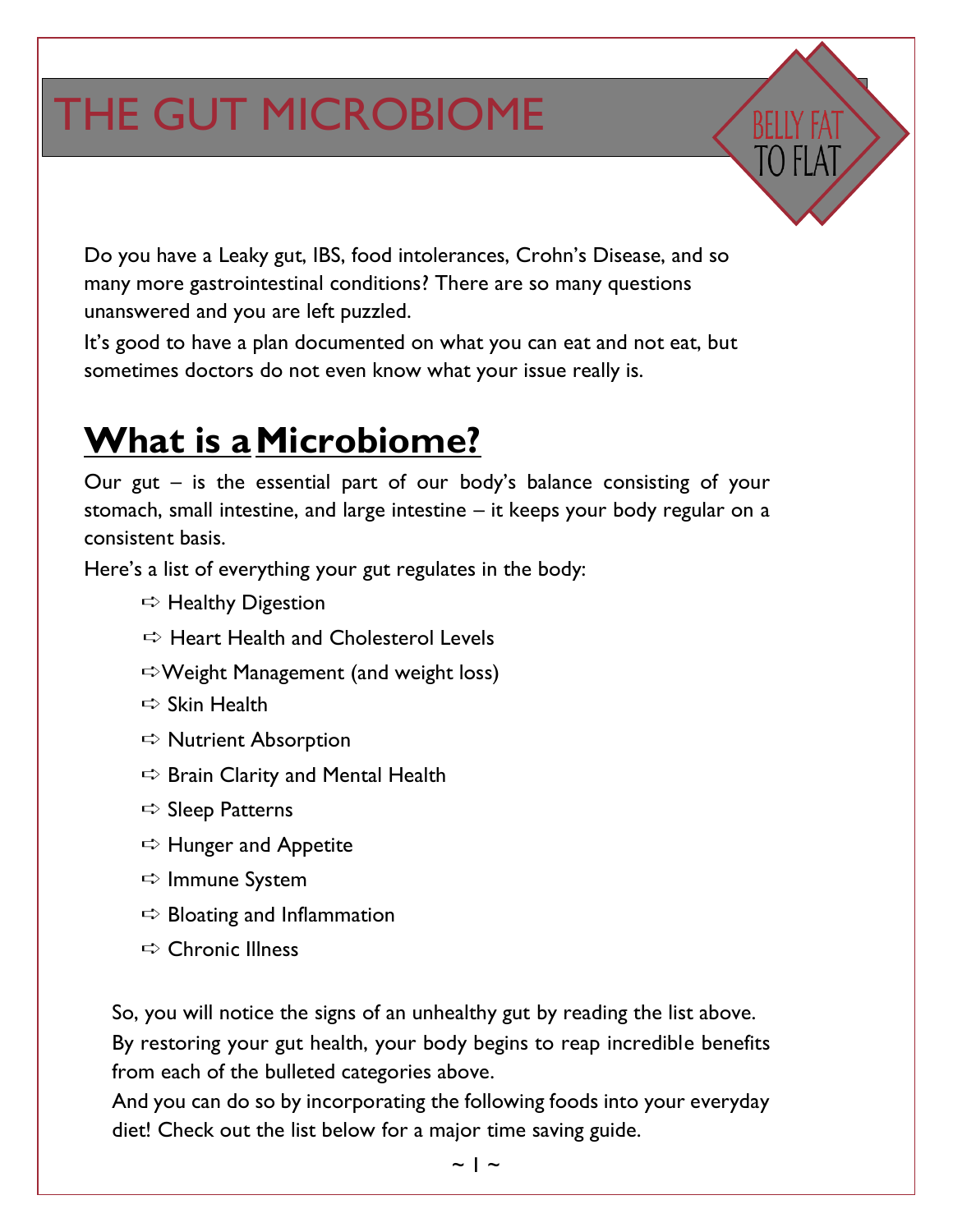#### **Microbiome Diet Food List: The Ultimate Guide for You!**

Your body may be telling you something is not right and it's time for a change. Maybe it's time to replace it with something else.

Let the food be the medicine, so it can be designed to be an incredible resource for our bodies.

We just must know how to use our fuel properly. So, here's the guide to doing so…

### **GRAINS**

| <b>EAT MORE</b>  | <b>NOT THAT</b>                                                                                                                                                                                  |
|------------------|--------------------------------------------------------------------------------------------------------------------------------------------------------------------------------------------------|
| Gluten free oats | Gluten Free pastas (unless you look at the<br>ingredients and it only contains what is on the "Eat<br>This" category - some GF pastas are just brown<br>rice and quinoa - so that would be okay) |
|                  |                                                                                                                                                                                                  |
| Brown rice pasta | Wheat                                                                                                                                                                                            |
|                  |                                                                                                                                                                                                  |
| Quinoa           | Couscous                                                                                                                                                                                         |
| Almond flour     | <b>Barley</b>                                                                                                                                                                                    |
| Almond meal      | Corn                                                                                                                                                                                             |
|                  |                                                                                                                                                                                                  |
| Any nut flour    | Rye                                                                                                                                                                                              |
|                  |                                                                                                                                                                                                  |
| Amaranth         | <b>Bran</b>                                                                                                                                                                                      |
|                  |                                                                                                                                                                                                  |
| <b>Barely</b>    | Farina                                                                                                                                                                                           |

### **DAIRY**

| <b>EAT MORE</b>                             | <b>NOT THAT</b>                                                                                         |
|---------------------------------------------|---------------------------------------------------------------------------------------------------------|
| Nut milks (Almond is my personal favorite!) | Soymilk (a LOT of hormones are used in soymilk and<br>can have many negative effects on women's health) |
|                                             |                                                                                                         |
| Hemp milk                                   | Cow's milk                                                                                              |
|                                             |                                                                                                         |
| <b>Rice milk</b>                            | Cheese                                                                                                  |
|                                             |                                                                                                         |
| Seed milk                                   | Sour cream                                                                                              |
|                                             |                                                                                                         |
|                                             |                                                                                                         |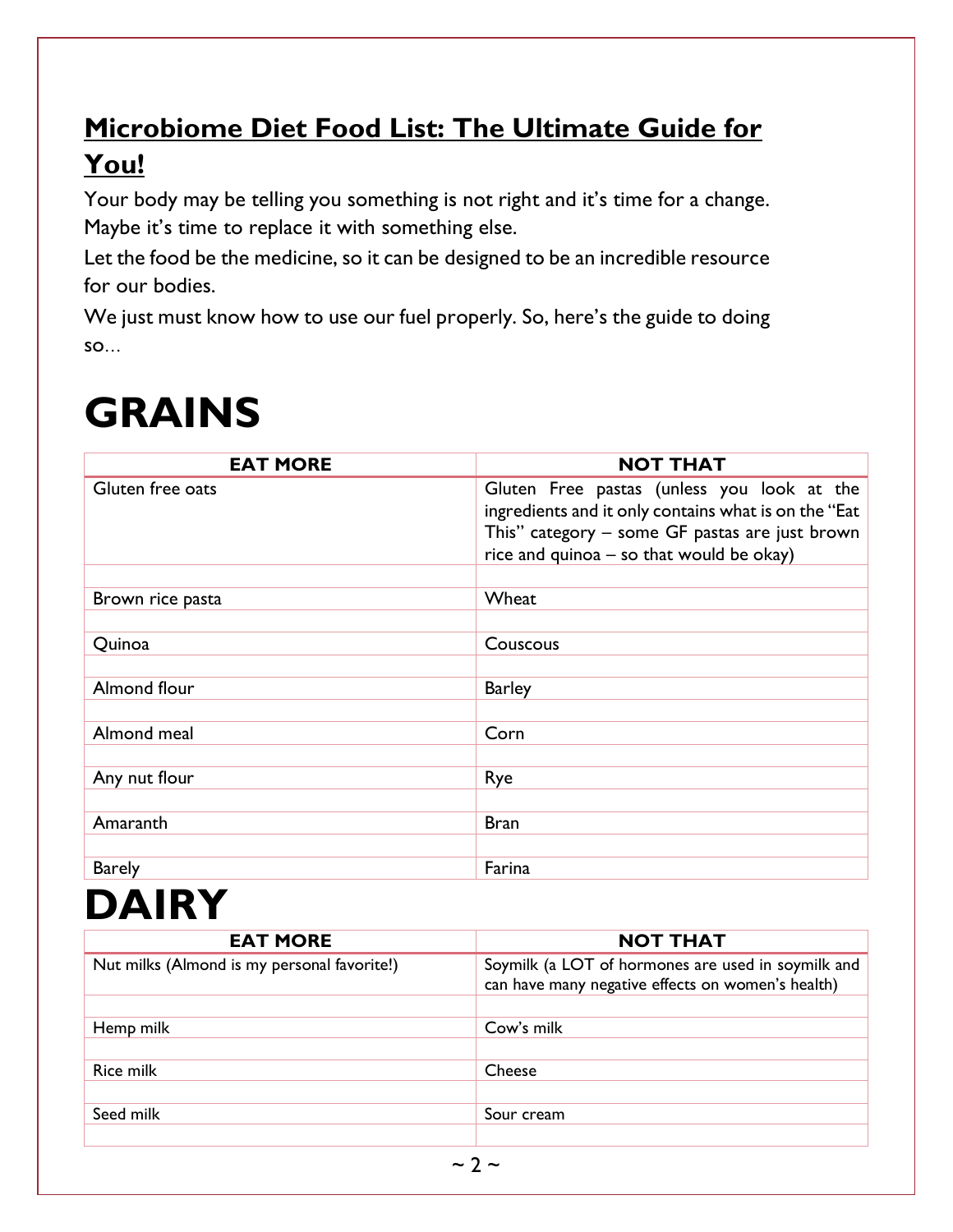| Hazelnut milk                                             | Half & Half                                         |
|-----------------------------------------------------------|-----------------------------------------------------|
|                                                           |                                                     |
| Walnut milk                                               | Cream                                               |
|                                                           |                                                     |
| Coconut milk (this is okay if it comes in the can $-$ one | Sheep's milk                                        |
| of the only "can" exceptions)                             |                                                     |
|                                                           |                                                     |
|                                                           |                                                     |
| Virgin coconut oil                                        | Goat's milk                                         |
|                                                           |                                                     |
| Coconut butter                                            | <b>Cottage Cheese</b>                               |
|                                                           |                                                     |
|                                                           | Yogurt                                              |
|                                                           |                                                     |
|                                                           | <b>Butter</b>                                       |
|                                                           |                                                     |
|                                                           | Ice Cream                                           |
|                                                           |                                                     |
|                                                           |                                                     |
|                                                           | Creamers (of any kind)                              |
|                                                           |                                                     |
|                                                           | Ghee                                                |
|                                                           |                                                     |
|                                                           | Powdered milk                                       |
|                                                           |                                                     |
|                                                           | Evaporated milk                                     |
|                                                           |                                                     |
|                                                           | Tempeh                                              |
|                                                           |                                                     |
|                                                           |                                                     |
|                                                           | Whey Protein (whey protein isolate does not hurt my |
|                                                           | stomach since it has removed so much of the dairy - |
|                                                           | but we all have varying sensitivities)              |
|                                                           |                                                     |
|                                                           | Tofu                                                |

#### **A TIP;**

when purchasing dairy alternatives – make sure the milk does not contain any added sugars. These milks are typically sweetened by artificial sweeteners – which skyrocket sugar levels.

### **FRUITS AND VEGETABLES**

| <b>EAT MORE</b>                      | <b>NOT THIS</b>             |
|--------------------------------------|-----------------------------|
| Organic, fresh fruits and vegetables | Canned fruits or vegetables |
| (frozen is okay – fresh is better)   |                             |
|                                      |                             |
|                                      | Corn                        |
|                                      |                             |
|                                      | Eggplant                    |
|                                      |                             |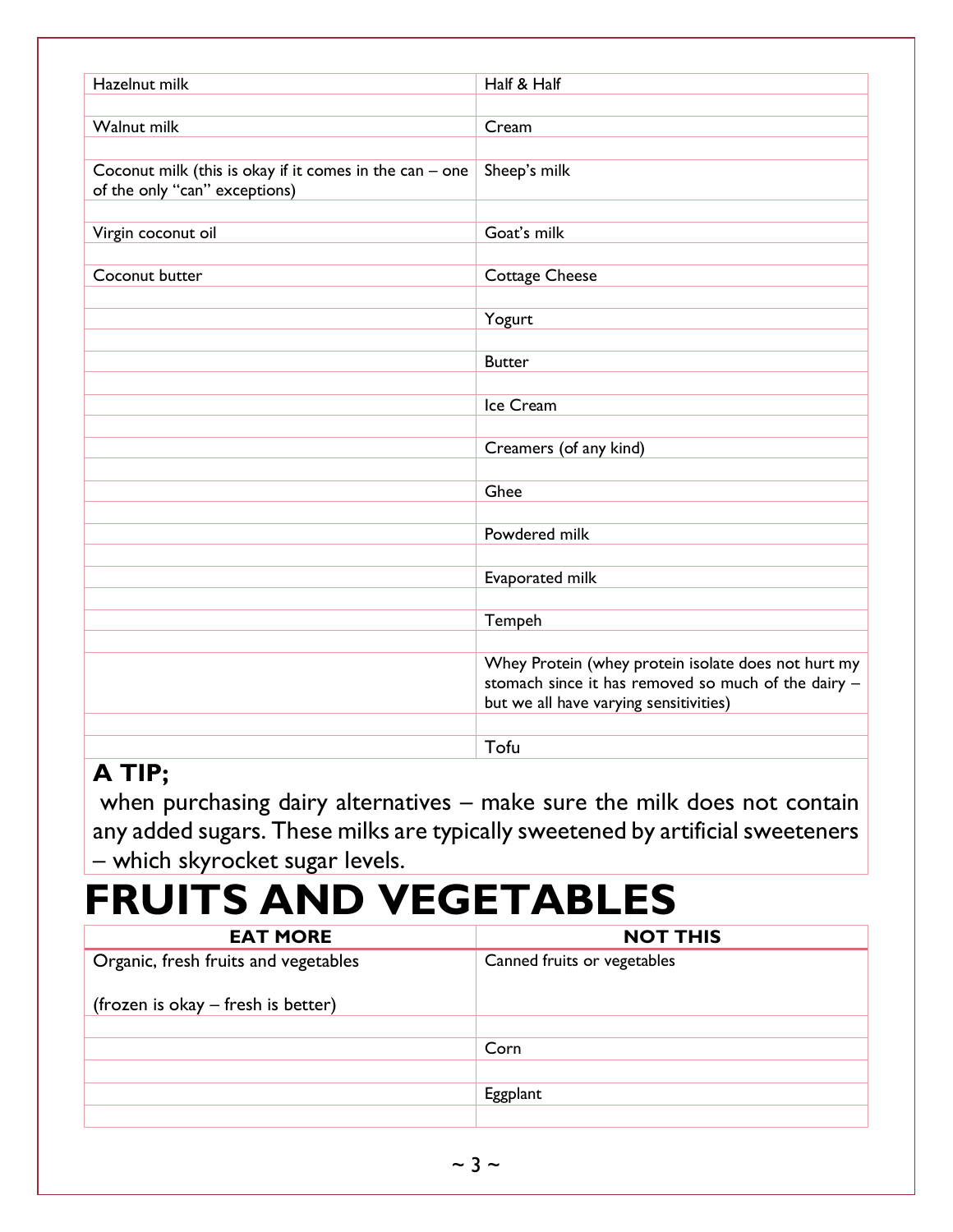| Potatoes                                                                                                                      |
|-------------------------------------------------------------------------------------------------------------------------------|
|                                                                                                                               |
| Peppers and Tomatoes (if they are a trigger food for<br>you - they do not bother some people and terribly<br>irritate others) |
|                                                                                                                               |
| Edamame                                                                                                                       |
|                                                                                                                               |
| Creamed vegetables                                                                                                            |

### **PROTEINS**

| <b>EAT MORE</b>                                                                                    | <b>NOT THIS</b> |
|----------------------------------------------------------------------------------------------------|-----------------|
| Gluten free whole grains (if ingredients are approved                                              | Eggs            |
| above)                                                                                             |                 |
|                                                                                                    |                 |
| Protein powders made from hemp, artichoke, or pea<br>protein (but limited servings)                | Protein powders |
|                                                                                                    |                 |
|                                                                                                    |                 |
| Beans (but some can cause bloating and gas $-$ so be<br>cognizant if this could be a trigger food) | Soy             |
|                                                                                                    |                 |
| Peas                                                                                               | Seitan          |
|                                                                                                    |                 |
| Lentils                                                                                            | Ground meat     |
|                                                                                                    |                 |
| Legumes                                                                                            | <b>Beef</b>     |
|                                                                                                    |                 |
| <b>Nuts</b>                                                                                        | <b>Steak</b>    |
| <b>Seeds</b>                                                                                       | Eggs            |
|                                                                                                    |                 |
| Salmon                                                                                             | Protein powders |
|                                                                                                    |                 |
| Fish                                                                                               | Soy             |
|                                                                                                    |                 |
| If any animal products - stick to lean chicken or turkey.                                          | Seitan          |
| Beef, ground meat, steak, etc are difficult for your body                                          |                 |
| to digest.                                                                                         |                 |
|                                                                                                    | Ground meat     |
|                                                                                                    |                 |
|                                                                                                    | <b>Beef</b>     |
|                                                                                                    |                 |
|                                                                                                    | <b>Steak</b>    |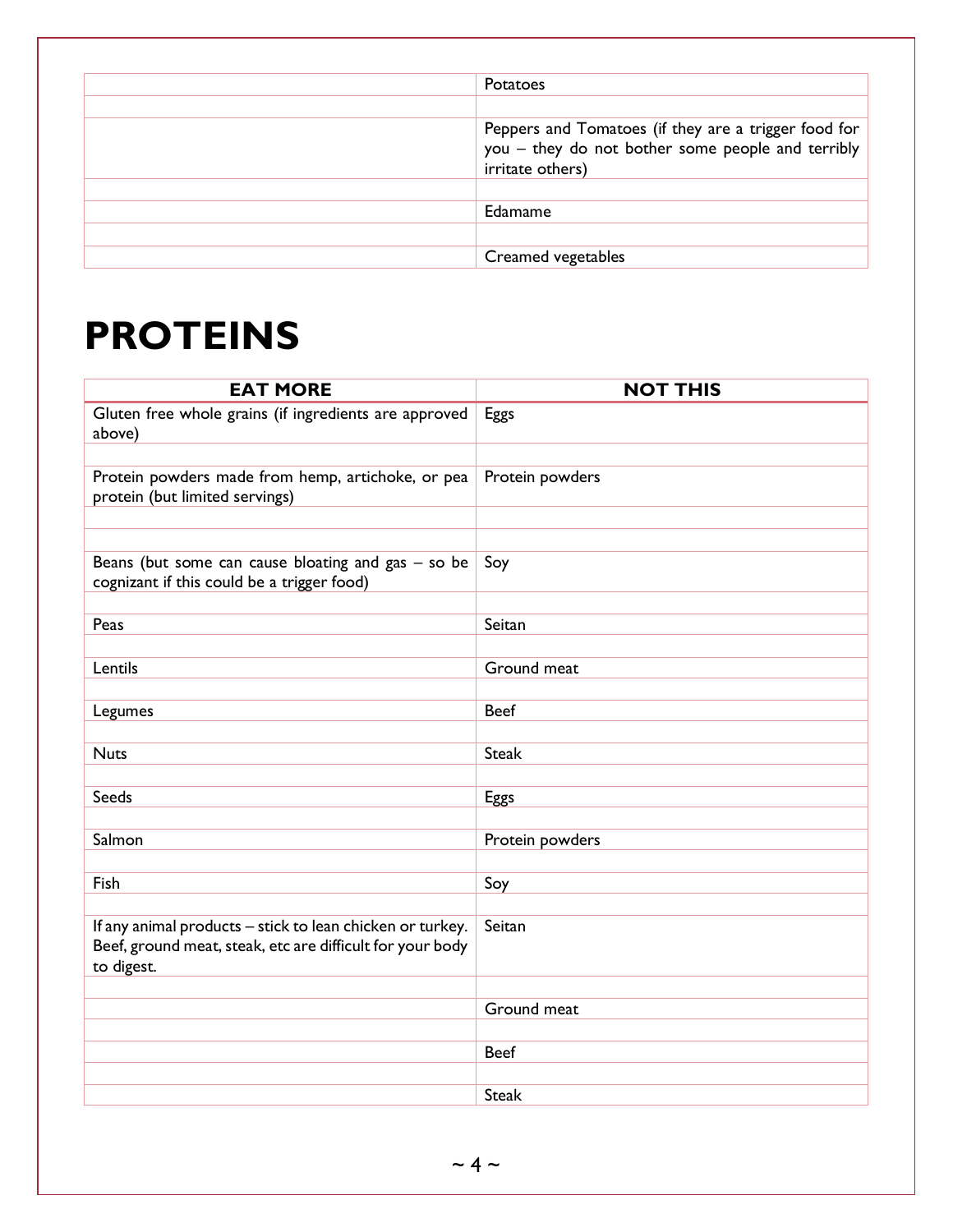### **NUTS AND SEEDS**

| <b>EAT THIS</b>                                        | <b>NOT THAT</b>      |
|--------------------------------------------------------|----------------------|
| Nut and seed butters (find the ones that have JUST the | Pistachios           |
| nuts or seeds and no added sugars or oils)             |                      |
|                                                        |                      |
| Hemp seeds                                             | Peanuts              |
|                                                        |                      |
| Sesame seeds                                           | <b>Peanut Butter</b> |
|                                                        |                      |
| Pumpkin seeds                                          |                      |
|                                                        |                      |
| Sunflower seeds                                        |                      |
|                                                        |                      |
| <b>Hazelnuts</b>                                       |                      |
|                                                        |                      |
| Tahini                                                 |                      |
|                                                        |                      |
| Pecans                                                 |                      |
|                                                        |                      |
| Almonds                                                |                      |
|                                                        |                      |
| Walnuts                                                |                      |
|                                                        |                      |
| <b>Brazilian nuts</b>                                  |                      |
|                                                        |                      |
| Macadamia nuts                                         |                      |
|                                                        |                      |
| Pine nuts                                              |                      |
|                                                        |                      |
| Cashews                                                |                      |
|                                                        |                      |
| (Make sure all the nuts and seeds are unroasted and    |                      |
| unsalted. $Salt = Blood.)$                             |                      |

### **SWEETENERS**

| <b>EAT MORE</b>                | <b>NOT THAT</b>          |
|--------------------------------|--------------------------|
| Unsweetened cocoa powder       | Any artificial sweetener |
|                                |                          |
| Cocoa nibs                     | White sugar              |
|                                |                          |
| Dairy and sugar free chocolate | Brown sugar              |
|                                |                          |
| Unsweetened coconut flakes     | Refined sugar            |
|                                |                          |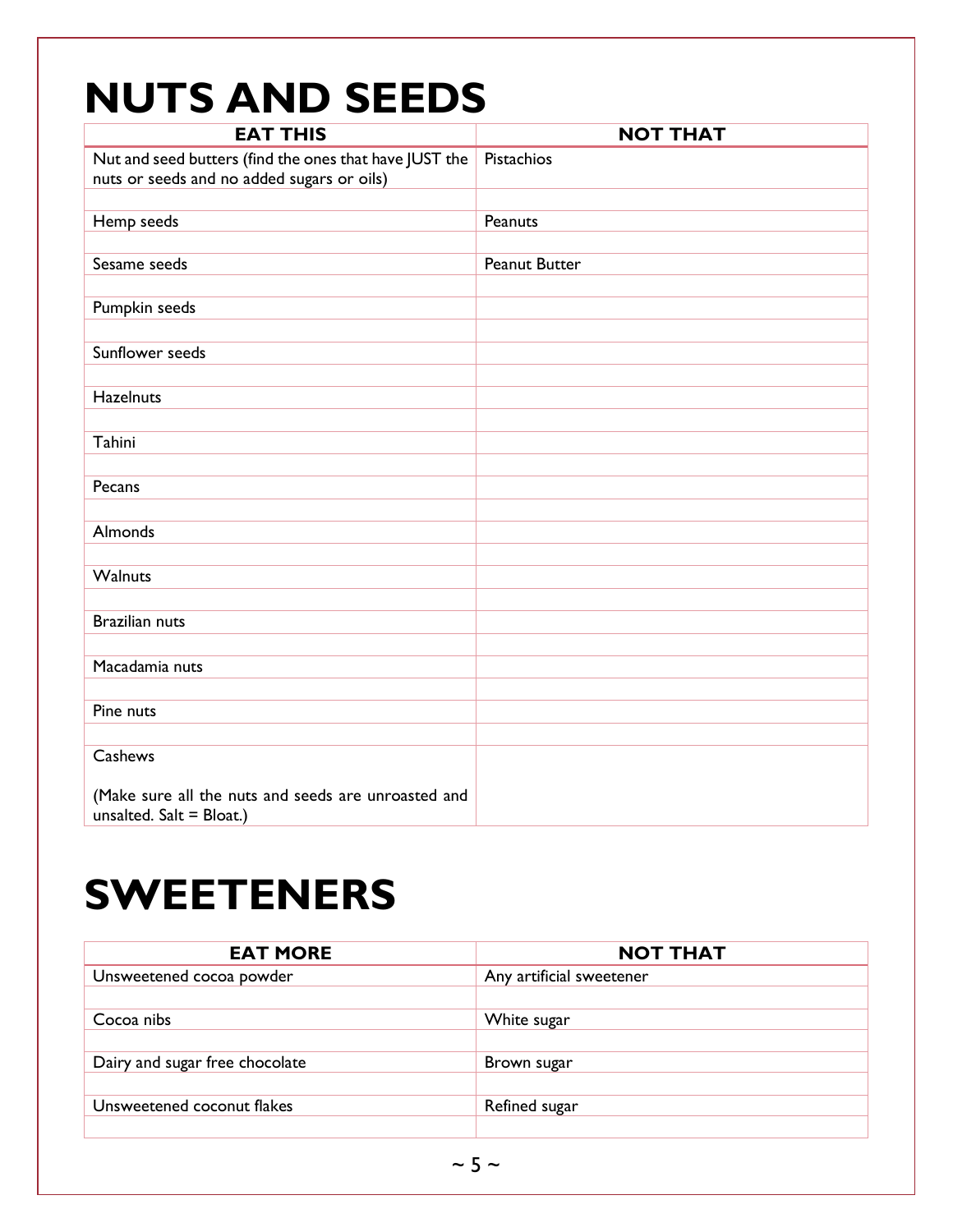| Cardamom seeds                                            | High fructose corn syrup                |
|-----------------------------------------------------------|-----------------------------------------|
|                                                           |                                         |
| Fresh, pureed, or dried fruits                            | Stevia                                  |
|                                                           |                                         |
|                                                           |                                         |
| Organic maple syrup (100% concentrate)                    | Sweet n Low                             |
|                                                           |                                         |
| Fennel seeds                                              | Evaporated cane juice                   |
|                                                           |                                         |
| Carob and carob powder                                    | Splenda                                 |
|                                                           |                                         |
|                                                           |                                         |
| Honey (in small doses - it can still cause inflammation   | Equal                                   |
| if used in too high of quantities since it gets processed |                                         |
| as sugar)                                                 |                                         |
|                                                           |                                         |
| Erythritol                                                | Fruit juice                             |
|                                                           |                                         |
| Xylitol                                                   | Agave nectar                            |
|                                                           |                                         |
|                                                           |                                         |
| Yacon syrup                                               | Any syrup (organic maple syrup is okay) |
|                                                           |                                         |
|                                                           | Beet sugar                              |

### **OILS**

| <b>EAT MORE</b>                      | <b>NOT THAT</b>           |
|--------------------------------------|---------------------------|
| Olive oil (cold-pressed)             | Margarine                 |
|                                      |                           |
| Flax                                 | <b>Butter</b>             |
|                                      |                           |
| Hemp                                 | Processed oils            |
|                                      |                           |
| Avocado                              | Canola oil                |
|                                      |                           |
| Chia                                 | Processed salad dressings |
|                                      |                           |
| Coconut oil (organic - glass bottle) | Shortening                |
| $\sim$ 6 $\sim$                      |                           |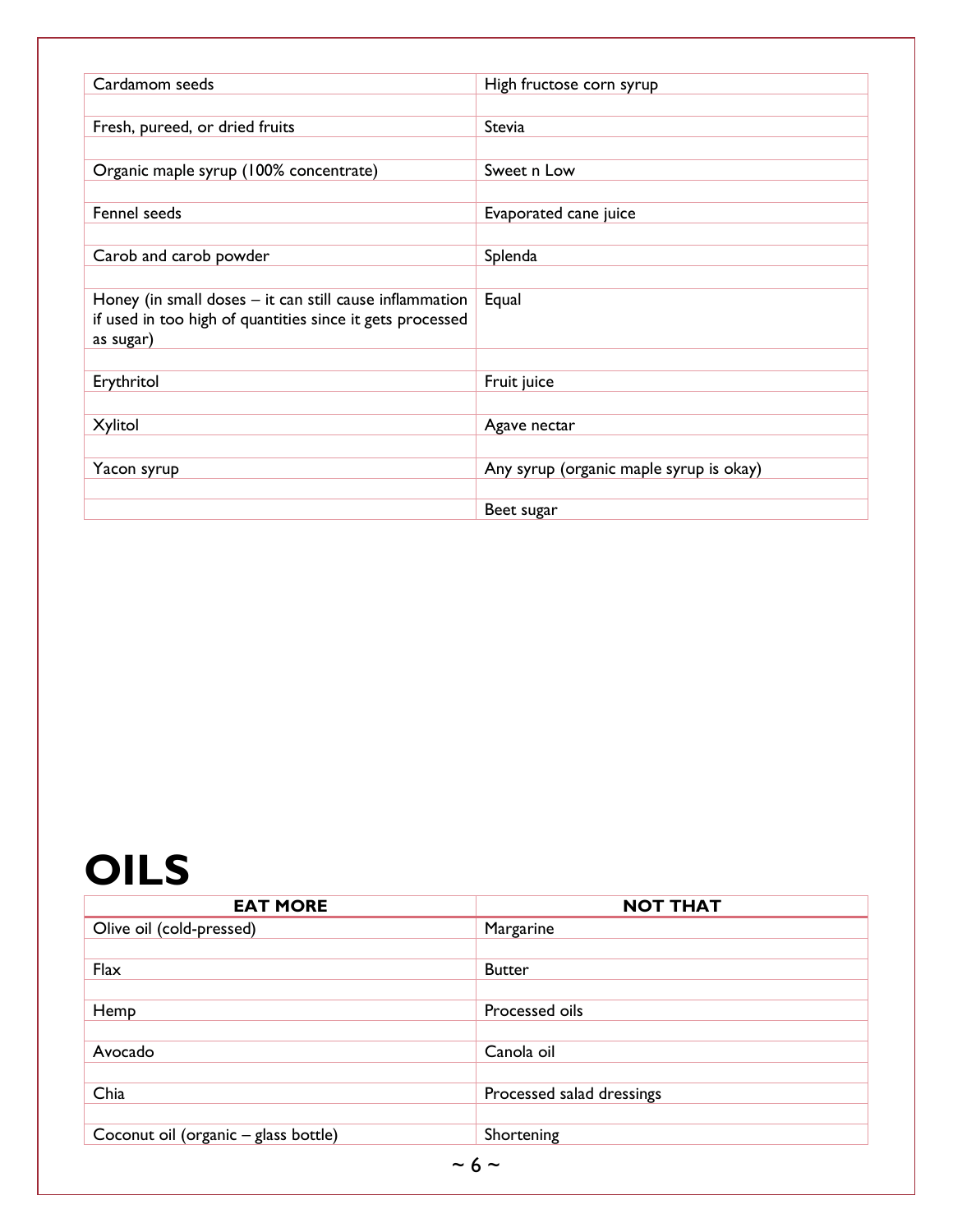| Olive oil (cold-pressed) |                                               |
|--------------------------|-----------------------------------------------|
|                          | Processed oils                                |
|                          |                                               |
|                          | Mayonnaise                                    |
|                          |                                               |
|                          | (If it comes in a plastic tub $-$ do not use) |
|                          |                                               |
|                          | (If it comes in a plastic tub $-$ do not use) |

### **FATS**

| <b>EAT MORE</b>                 | <b>NOT THAT</b>       |
|---------------------------------|-----------------------|
| Avocados                        | Lard                  |
|                                 |                       |
| Raw organic coconut oil         | Artificial trans fats |
|                                 |                       |
| Salmon                          | Saturated fats        |
|                                 |                       |
| Mackerel                        | Greasy foods          |
|                                 |                       |
| Fresh tuna                      | Fried foods           |
|                                 |                       |
| <b>Nuts</b>                     |                       |
|                                 |                       |
| Seeds                           |                       |
|                                 |                       |
| Olives                          |                       |
|                                 |                       |
| Sardines (be careful of sodium) |                       |

# **OTHER INGREDIENTS**

| <b>NOT THAT</b>                                               |
|---------------------------------------------------------------|
| Processed chocolate (usually filled with sugars and<br>dairy) |
|                                                               |
| Most all processed, pre-packaged sauce                        |
|                                                               |
| Ketchup                                                       |
|                                                               |
| Relish                                                        |
|                                                               |
| Barbeque sauce                                                |
|                                                               |
| Soy sauce                                                     |
|                                                               |